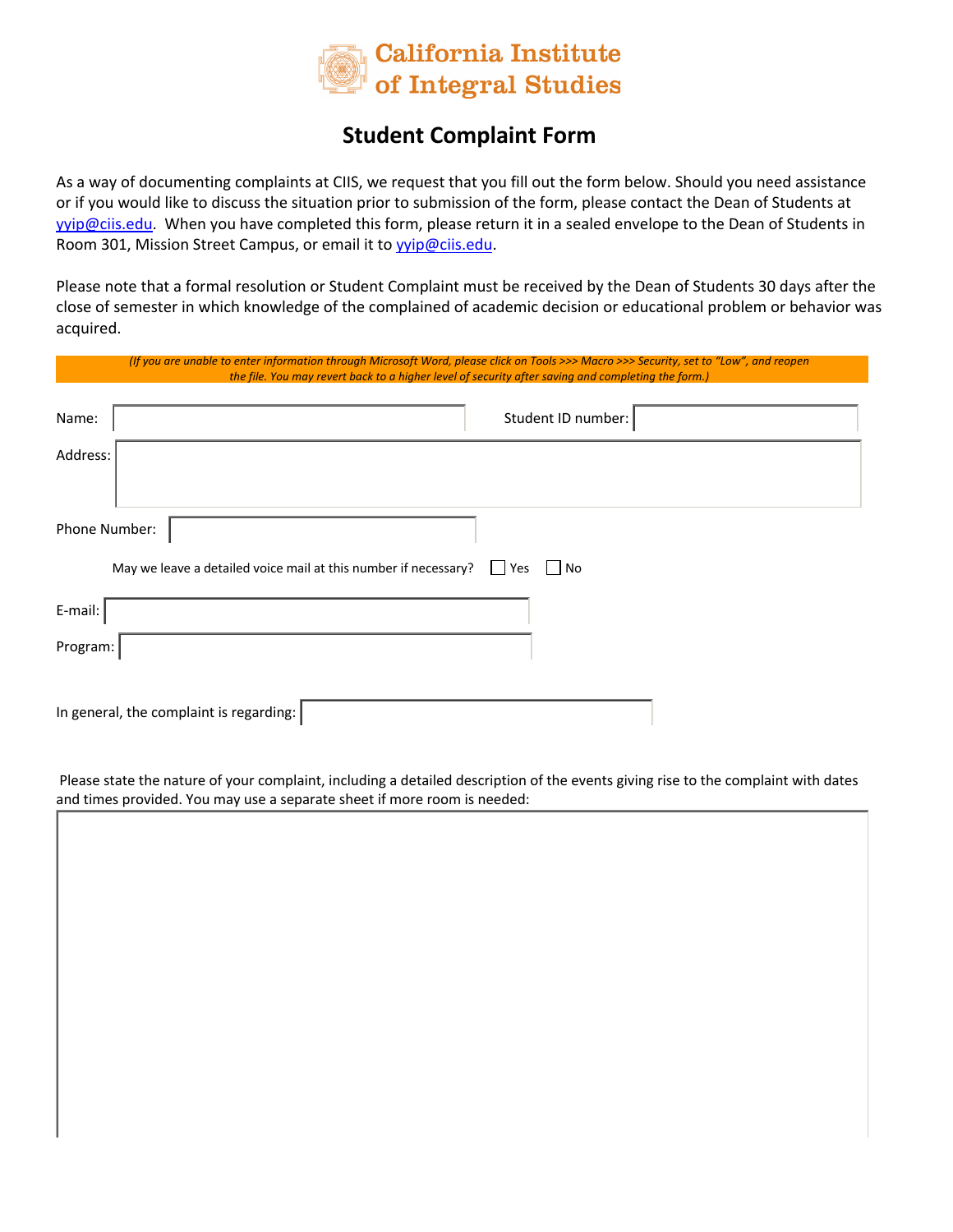Please provide the names of people who would have information to corroborate the complaint (*optional*):

In the space below, indicate any documents that you have that might be relevant to an inquiry of this matter (please include/attach a copy of the documents when you submit this form):

Please state in the space below, what action or relief you are seeking in filing this complaint:

Signature: Date: Date: Date: Date: Date: Date: Date: Date: Date: Date: Date: Date: Date: Date: Date: Date: Date: Date: Date: Date: Date: Date: Date: Date: Date: Date: Date: Date: Date: Date: Date: Date: Date: Date: Date: D

(If filling out electronically, enter your whole name)

You will be contacted within 5 business days for an initial response to this complaint.